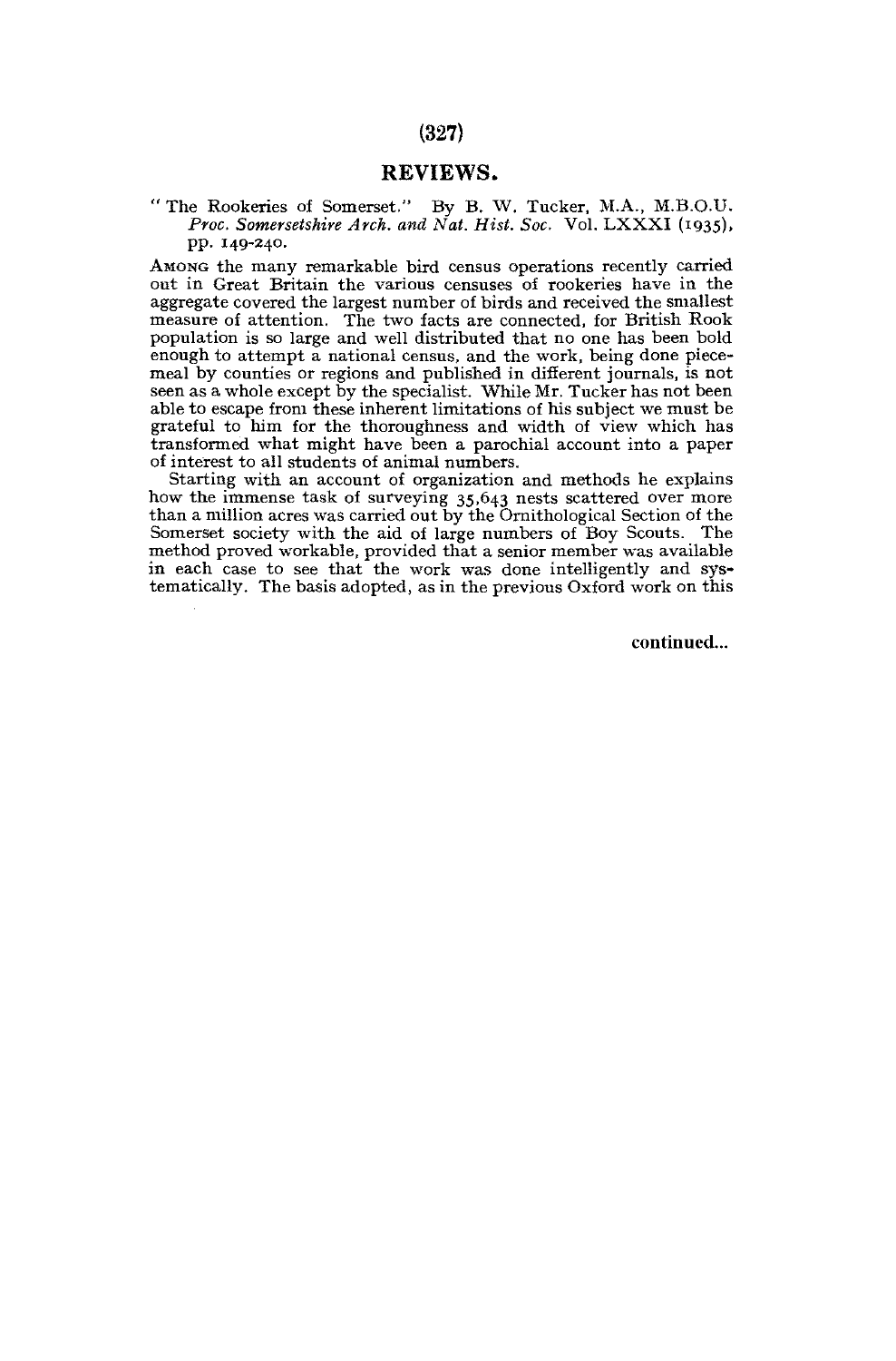subject, was the grid of 2-inch squares on the I-inch Ordnance Survey, which give a series of convenient and exactly identifiable units of area, whose recent abandonment in the Fifth Edition of the Survey is a serious blow to studies of this type.

Isolated nests, which have been shown in practice to be insignificant, were ignored. The usual trouble was met over the question, "What is a rookery?" and after discussing this at length Mr. Tucker adopts the arbitrary criterion of treating all groups of nests less than 3 furlongs apart as sub-groups of one rookery, and all groups farther apart as separate rookeries. (It might have been humane to note for the benefit of foreign readers that a furlong is a trifle over 200 metres.) On this basis Somerset contained in 1933-4 669 rookeries, whose situation, number of nests and type of site, together with the actual species of trees bearing the nests are listed in detail, and are moreover indicated o'n a useful series of half-inch maps covering almost the entire county.

In his analysis Mr. Tucker follows to some extent the lines of the two Oxford Bird Census papers, but with a greatly improved range of data he is able to make a considerable advance. By a useful technique he has been able to estimate the area occupied by the various geological formations, and to find the total number of Rooks' nests on each. Distribution is uneven, the Keuper Marls group and Lias showing nearly sixty per cent, of the county's breeding Rook population on only about forty per cent, of its area. The conclusion reached is that geology, soil, altitude and exposure have some influence on the density of Rook population, but this influence is mainly indirect, through their effects upon agriculture, growth of trees and so forth. The largest " rookless areas " are mainly on the high ground of the county, notably Exmoor and the Brendons, the Quantocks, Blackdowns and Mendips, but there is nothing comparable to the 200 square mile "Rookless" block of Nott-inghamshire mapped by Roebuck *(British Birds,* Vol. XXVII., p . 10).

It can hardly be said that available data show a very strong correlation between high or low density of nesting Rooks and certain geological Alluvium, in Somerset as on the Severn and in the Lincolnshire fens, is poor in rookeries, and the Devonian, Carboniferous Limestone and Oxford Clay also show low Rook densities in Somerset, although some of these formations put up respectable figures elsewhere. The suggestion that rookeries tend to be located along streams has also not been confirmed, except that where a stream or pond is available the actual site.of the rookery is often very close to it. Rookeries are located near buildings and roads to a much greater extent that can be accounted for by chance. Although nearly half the recorded Somerset nests are in elms, and more than 93 per cent, are in elm, oak, beech, Scots pine and ash taken together, there is no reason to suppose that the birds show any marked preference for particular species of tree. On the contrary they seem to choose the commoner trees of suitable height, and this explains why the elm predominates as a site on the low ground where it flourishes, but gives way to beeches, oaks, and conifers at higher levels.

The discussion in Mr. Tucker's paper suggests that elementary census work on this species has contributed about as much as can be expected of it in present circumstances. It has shown, over an area now representing about 15 per cent, of Great Britain, the exact size and distribution of the breeding Rook population, and has indicated the approximate range of variations from area to area and from year to year. Published British surveys covering at least 100 square miles show maxima in the Wallingford district of the Upper Thames, in the Vale of Taunton and in Berwickshire of 44, 43 and about 45 nests per square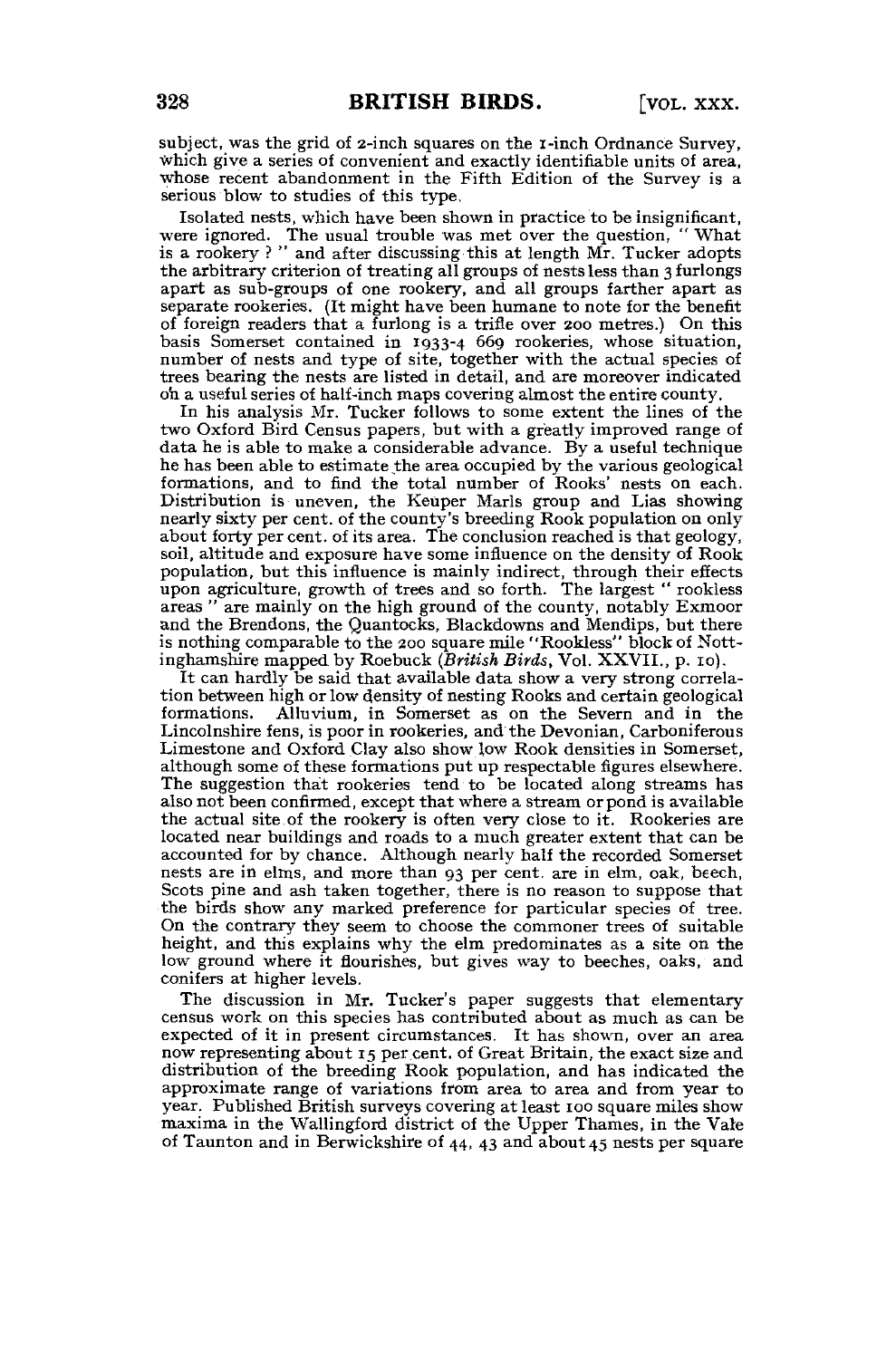mile respectively, with minima of 7.7 for Nottinghamshire, and about 5-6 for parts of Wales. The average of the existing results appears to be in the neighbourhood of 16 nests per square mile. Some 13,000 square miles of Great Britain surveyed at various dates and with varying degrees of accuracy show in round figures 212,000 Rooks' nests, whereas Holland, with an almost identical area, showed in 1924 only 31,000 Rooks' nests.

Rook census work, from Muirhead's rough pioneer efforts in Berwickshire just fifty years ago to the present elaborate survey, has uncovered many interesting and valuable facts. It has shown that while in the Scottish Lowlands rookeries range not infrequently up to 2,000 or more nests, in England at the present day the limit is much lower. The largest rookery in Somerset has  $487$  nests, and very few appreciably larger than this are now known south of the Border. Successive counts have proved that while individual rookeries may increase or dwindle rapidly the nesting Rook population of an area remains as a rule remarkably stable from year to year. Mapping has brought out the fact that rookeries in large or even medium-sized woods are exceptional, and has shown the characteristic types and sites of rookery very clearly.

As Mr. Tucker's discussion shows, however, there are many points which cannot be decided by a census, but should yield to intensive observation, and it is through indicating the lines on which observers can profitably take up the investigation, as much as through the intrinsic value of his great survey that he has earned the gratitude of ornithologists, E.M.N.

## *LOCAL REPORTS.*

## *Skokholm Bird Observatory Report for* 1936.

THIS is the first report of the Bird Observatory Mr. R. M. Lockley has organized on Skokholm. It contains much of interest in a condensed form. About one hundred observers took part in 1936. Breeding birds were mapped, 2,500 birds were ringed, many of them being caught in the large " Heligoland " trap and much other work was done. A short account is given of homing experiments, chiefly with Shearwaters, and special notes under species headings supplement Mr. Lockley's account of the birds of Skokholm already published in our pages (Vol. XXIX, pp. 230-235). Northern Willow-Warblers were identified on May 25th and 27th, one nest of the Little Owl contained corpses of nearly two hundred Storm-Petrels and another twenty-five and these birds should ' be still more drastically dealt with than is recorded. Fulmars were frequently seen near the island from April to September, a Ruff was recorded for September 1st and two Sandwich Terns off the island on September 17th.

Mr. Lockley is anxious to obtain a succession of observers on the island, and he informs us that he still requires a good many more to complete his programme for the coming spring.

#### *Report of the Oxford Ornithological Society,* 1935. (Obtainable from B. W. Tucker, University Mus.) 3s. 3d.

THIS Report keeps up the "model" character it has achieved in recent years. Besides the notes under species, which form the bulk of the Report, there are dates of migrants, results of special investigations for the area undertaken for the " British Trust for Ornithology " (Great Crested Grebe and Woodcock) and special accounts of the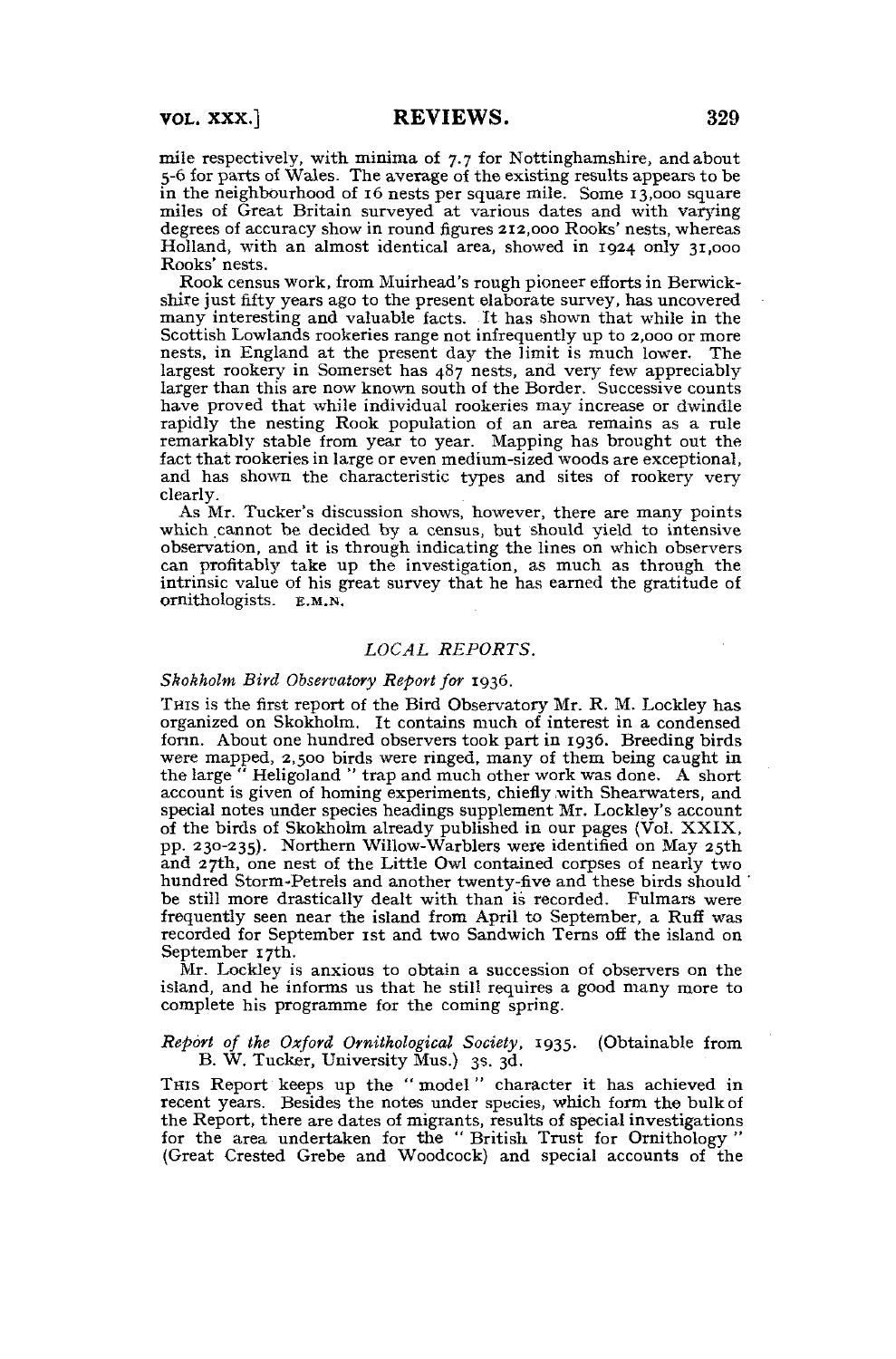distribution of the Redstart, Great Spotted Woodpecker and Pochard, as well as reports on ringing. Among the systematic notes there are many of interest of which the following may be referred to :—A Bearded Tit was seen in June, 1933, near Bloxham, occurrences of Sheldduck, Garganey, Pintail, Scaup and Scoter among the ducks and Grey Plover, Turnstone, Sanderling, Temminck's Stint (May 26th, 1935, Reading Sewage Farm), Wood-Sandpiper, Spotted Redshank, Grey Phalarope and other scarce birds among the waders.

## *Hastings and East Sussex Naturalist,* 1936. *Report on the Local Fauna, etc., for* 1935, by N, F. Ticehurst.

THIS contains an excellent account of the Birds for 1935. The notes are arranged in systematic order and among many interesting items we may note the following :—An adult male Golden Oriole seen and heard in Hastings on June 1st, an account of Sand-Martin former nesting colonies, only one apparently now remaining, details of heronries, nesting of Garganeys, a single Kentish Plover near the Midrips in July, nesting of a pair of Sandwich Terns on Dungeness but the eggs destroyed by Black-headed Gulls, and Scandinavian Lesser Black-backed Gulls in January and December.

#### *Proceedings of the Bournemouth Natural Science Society,* 1935-6. *Report on Birds.* By the Rev. F. C. R. Jourdain.

THIS contains a summary of observations on birds from October, 1935, to October, 1936, arranged under species headings. Two Choughs are said to have been seen on Parbeck Cliffs in August, 1935, and another in August, 1936, but this requires confirmation. There are also notes on occurrences of Firecrests, Waxwings and Black Redstarts, Spoonbill, Garganey, Dusky Redshank and Black-tailed Godwits as well as some winter records of Greenshanks.

### *Das Leben deutscher Greifvogel.* By Dr. Heinz Briill. Pp. 144. 47 text figs, and plates. 6 R.M. (G. Fisher, Jena), 1937.

DR. BrüLL has written an interesting little work, which deals chiefly with three of the most prominent German Raptores : the Goshawk, the Buzzard and the Peregrine. There is a good deal on other species of Accipitres, and the author also includes some observations on the Owls, but it is not by any means a systematic monograph, nor yet a manual of practical falconry. It is quite evident, however, that it is through the medium of falconry that the writer has amassed much of the information in his book.

The earlier sections of the work contain analyses of the various types of hunting ground and breeding places characteristic of each species. Then the author shows how the structure of the bird is specially adapted in each case for the pursuit of its prey under these conditions. At times the facts seem to be somewhat forcibly fitted into the theory, rather than the theory framed to account for the facts. Thus the " toothed " upper mandible of the Falcons is classed as a " deathdealing " type of bill, and the toothless bill of the Harriers, is regarded merely as a " carving " implement, while the claws become the deathdealing weapons. Yet in the case of the Peregrine the prey is frequently dead before the beak is brought into play at all, sometimes the stoop alone or in conjunction with the ripping hind claw.

There is much useful information on the courtship flight, and the detailed information on the moult of the primaries, as observed in a Goshawk over a period of six years, is extremely interesting, and the